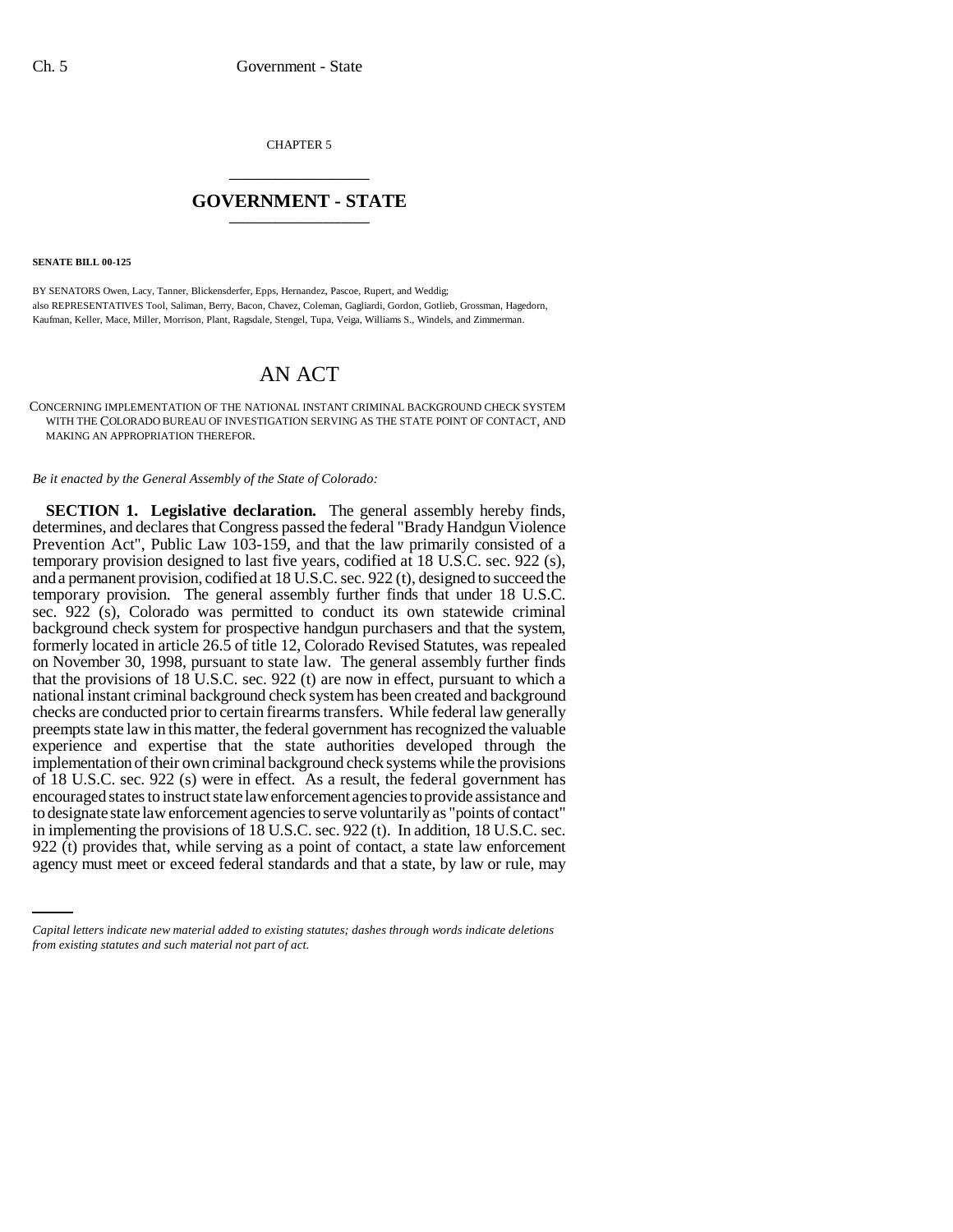pursue its own policy so long as it is consistent with federal law. The general assembly thus finds that it is in the best interests of the state and its citizens that the general assembly designate a state law enforcement agency to serve as such a point of contact so that the public may be assured that the most accurate background check is performed on prospective firearms purchasers.

**SECTION 2.** 24-33.5-412 (1) (1), Colorado Revised Statutes, is amended to read:

**24-33.5-412. Functions of bureau - legislative review.** (1) The bureau has the following authority:

(1) To carry out the duties set forth in  $\frac{\text{article } 26.5 \text{ of title } 12, \text{ C.R.S., } \text{SECTION}}{2}$ 24-33.5-424 concerning the statewide NATIONAL instant criminal background check system ("NICS") in connection with the transfer of handguns FIREARMS;

**SECTION 3.** Part 4 of article 33.5 of title 24, Colorado Revised Statutes, is amended BY THE ADDITION OF A NEW SECTION to read:

**24-33.5-424. National instant criminal background check system - state point of contact - grounds for denial of firearm transfer - appeal - rule-making unlawful acts - repeal.** (1) FOR PURPOSES OF THIS SECTION:

(a) "18 U.S.C. SEC. 922 (t)" MEANS 18 U.S.C. SEC. 922 (t) AS IT EXISTS AS OF THE EFFECTIVE DATE OF THIS SECTION, OR AS IT MAY BE AMENDED.

(b) "FIREARM" HAS THE SAME MEANING AS SET FORTH IN 18 U.S.C. SEC. 921 (a) (3), AS AMENDED.

(c) "NICS SYSTEM" MEANS THE NATIONAL INSTANT CRIMINAL BACKGROUND CHECK SYSTEM CREATED BY PUBLIC LAW 103-159, KNOWN AS THE FEDERAL "BRADY HANDGUN VIOLENCE PREVENTION ACT", THE RELEVANT PORTION OF WHICH IS CODIFIED AT 18 U.S.C. SEC. 922 (t).

(d) "TRANSFER" MEANS THE SALE OR DELIVERY OF ANY FIREARM IN THIS STATE BY A TRANSFEROR TO A TRANSFEREE. "TRANSFER" SHALL INCLUDE REDEMPTION OF A PAWNED FIREARM BY ANY PERSON WHO IS NOT LICENSED AS A FEDERAL FIREARMS LICENSEE BY THE FEDERAL BUREAU OF ALCOHOL, TOBACCO, AND FIREARMS. "TRANSFER" SHALL NOT INCLUDE THE RETURN OR REPLACEMENT OF A FIREARM THAT HAD BEEN DELIVERED TO A FEDERAL FIREARMS LICENSEE FOR THE SOLE PURPOSE OF REPAIR OR CUSTOMIZING.

(e) "TRANSFEREE" MEANS ANY PERSON WHO IS NOT LICENSED AS A FEDERAL FIREARMS LICENSEE BY THE FEDERAL BUREAU OF ALCOHOL, TOBACCO, AND FIREARMS, IN ACCORDANCE WITH THE FEDERAL "GUN CONTROL ACT OF 1968", CHAPTER 44 OF TITLE 18 U.S.C., AS AMENDED, AND TO WHOM A TRANSFEROR WISHES TO SELL OR DELIVER A FIREARM.

(f) "TRANSFEROR" MEANS ANY LICENSED IMPORTER, LICENSED MANUFACTURER, OR LICENSED DEALER AS DEFINED IN 18 U.S.C. SEC. 921 (9), (10), AND (11), AS AMENDED, RESPECTIVELY.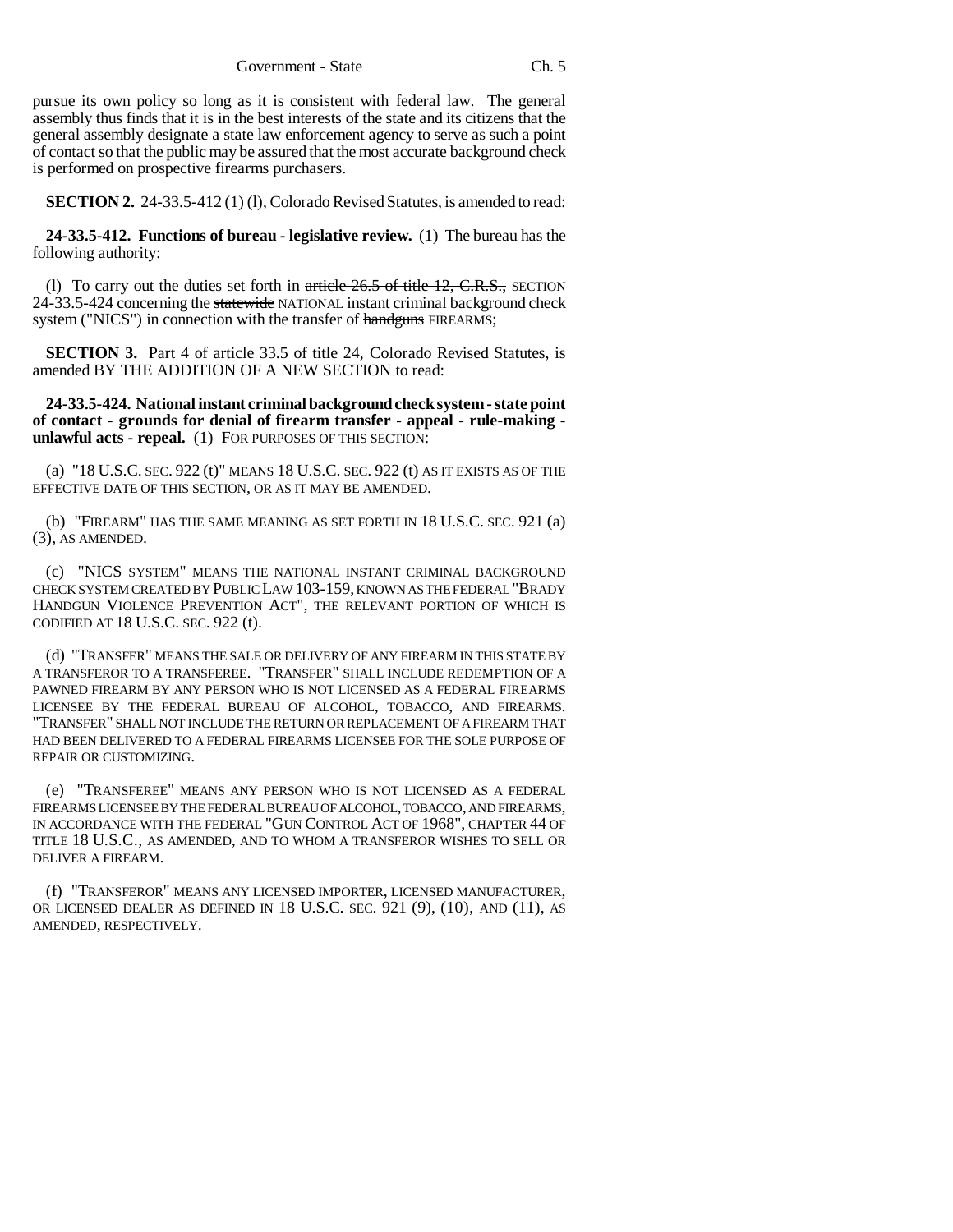## Ch. 5 Government - State

(2) THE BUREAU IS HEREBY AUTHORIZED TO SERVE AS A STATE POINT OF CONTACT FOR IMPLEMENTATION OF 18 U.S.C. SEC. 922 (t), ALL FEDERAL REGULATIONS AND APPLICABLE GUIDELINES ADOPTED PURSUANT THERETO, AND THE NICS SYSTEM.

(3) (a) THE BUREAU, ACTING AS THE STATE POINT OF CONTACT FOR IMPLEMENTATION OF 18 U.S.C. SEC. 922 (t), SHALL TRANSMIT A REQUEST FOR A BACKGROUND CHECK IN CONNECTION WITH THE PROSPECTIVE TRANSFER OF A FIREARM TO THE NICS SYSTEM AND MAY ALSO SEARCH OTHER DATABASES. THE BUREAU SHALL DENY A TRANSFER OF A FIREARM TO A PROSPECTIVE TRANSFEREE IF THE TRANSFER WOULD VIOLATE 18 U.S.C. SEC. 922 (g) OR (n) OR RESULT IN THE VIOLATION OF ANY PROVISION OF STATE LAW, INCLUDING BUT NOT LIMITED TO SECTION 18-12-108 (4) (c), C.R.S., INVOLVING ACTS WHICH, IF COMMITTED BY AN ADULT, WOULD CONSTITUTE A BURGLARY, ARSON, OR ANY FELONY INVOLVING THE USE OF FORCE OR THE USE OF A DEADLY WEAPON.

(b) (I) IN ADDITION TO THE GROUNDS FOR DENIAL SPECIFIED IN PARAGRAPH (a) OF THIS SUBSECTION (3), THE BUREAU SHALL DENY A TRANSFER OF A FIREARM IF, AT ANY TIME THE BUREAU TRANSMITS THE REQUEST OR SEARCHES OTHER DATABASES, INFORMATION INDICATES THAT THE PROSPECTIVE TRANSFEREE:

(A) HAS BEEN ARRESTED FOR OR CHARGED WITH A CRIME FOR WHICH THE PROSPECTIVE TRANSFEREE, IF CONVICTED, WOULD BE PROHIBITED UNDER STATE OR FEDERAL LAW FROM PURCHASING, RECEIVING, OR POSSESSING A FIREARM AND EITHER THERE HAS BEEN NO FINAL DISPOSITION OF THE CASE OR THE FINAL DISPOSITION IS NOT NOTED IN THE OTHER DATABASES; OR

(B) IS THE SUBJECT OF AN INDICTMENT, AN INFORMATION, OR A FELONY COMPLAINT ALLEGING THAT THE PROSPECTIVE TRANSFEREE HAS COMMITTED A CRIME PUNISHABLE BY IMPRISONMENT FOR A TERM EXCEEDING ONE YEAR AS DEFINED IN 18 U.S.C. SEC. 921 (a) (20), AS AMENDED, AND EITHER THERE HAS BEEN NO FINAL DISPOSITION OF THE CASE OR THE FINAL DISPOSITION IS NOT NOTED IN THE OTHER DATABASES.

(II) THIS PARAGRAPH (b) SHALL BE REPEALED, EFFECTIVE JULY 1, 2010.

(c) THE BUREAU IS AUTHORIZED TO COOPERATE WITH FEDERAL, STATE, AND LOCAL LAW ENFORCEMENT AGENCIES TO PERFORM OR ASSIST ANY OTHER LAW ENFORCEMENT AGENCY IN PERFORMING ANY FIREARM RETRIEVALS, AND TO ASSIST IN THE PROSECUTION OF ANY RESCINDED TRANSFERS.

(4) PURSUANT TO SECTION 16-21-103 (4) (c), C.R.S., AND SECTION 19-1-304 (1) (b.8), C.R.S., THE BUREAU SHALL RECEIVE AND PROCESS INFORMATION CONCERNING FINAL CASE DISPOSITION DATA OF ANY CASES PROSECUTED IN A COURT IN THIS STATE WITHIN SEVENTY-TWO HOURS AFTER THE FINAL DISPOSITION OF THE CASE FOR PURPOSES OF CARRYING OUT ITS DUTIES UNDER THIS SECTION.

(5) (a) UPON DENIAL OF A FIREARM TRANSFER, THE BUREAU SHALL NOTIFY THE TRANSFEROR AND SEND NOTICE OF THE DENIAL TO THE NICS SYSTEM, PURSUANT TO 18 U.S.C. SEC. 922 (t). IN ADDITION, THE BUREAU SHALL IMMEDIATELY SEND NOTIFICATION OF SUCH DENIAL AND THE BASIS FOR THE DENIAL TO THE FEDERAL, STATE, AND LOCAL LAW ENFORCEMENT AGENCIES HAVING JURISDICTION OVER THE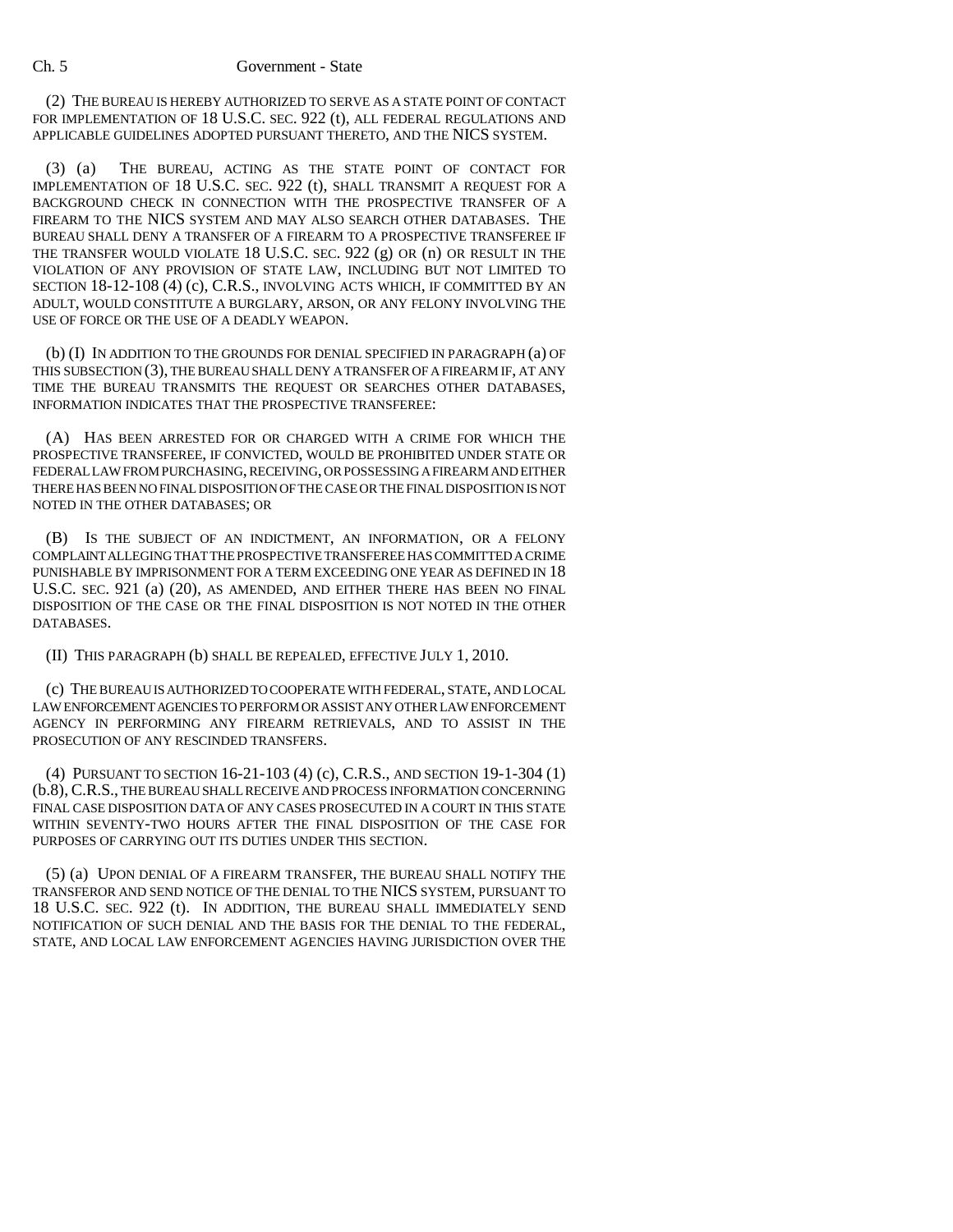AREA IN WHICH THE TRANSFEREE RESIDES AND IN WHICH THE TRANSFEROR CONDUCTS ANY BUSINESS.

(b) UPON DENIAL OF A FIREARM TRANSFER, THE TRANSFEROR SHALL PROVIDE THE TRANSFEREE WITH WRITTEN INFORMATION PREPARED BY THE BUREAU CONCERNING THE PROCEDURE BY WHICH THE TRANSFEREE MAY REQUEST A REVIEW OF THE DENIAL AND OF THE INSTANT CRIMINAL BACKGROUND CHECK RECORDS THAT PROMPTED THE DENIAL. THE BUREAU SHALL RENDER A FINAL ADMINISTRATIVE DECISION REGARDING DENIAL WITHIN THIRTY DAYS AFTER RECEIVING INFORMATION FROM THE TRANSFEREE THAT DEMONSTRATES THE TRANSFER WAS IMPROPERLY DENIED.

(c) IN THE CASE OF ANY TRANSFER DENIED PURSUANT TO PARAGRAPH (b) OF SUBSECTION (3) OF THIS SECTION, THE INABILITY OF THE TRANSFEREE TO OBTAIN THE FINAL DISPOSITION OF A CASE THAT IS NO LONGER PENDING SHALL NOT CONSTITUTE THE BASIS FOR THE CONTINUED DENIAL OF THE TRANSFER SO LONG AS THE TRANSFEREE PROVIDES A LETTER SIGNED AND VERIFIED BY THE CLERK OF THE COURT OR HIS OR HER DESIGNEE THAT INDICATES THAT NO FINAL CASE DISPOSITION INFORMATION IS AVAILABLE. UPON PRESENTATION OF SUCH LETTER TO THE BUREAU, THE BUREAU SHALL REVERSE THE DENIAL.

(d) IF THE BUREAU REVERSES A DENIAL, THE BUREAU SHALL IMMEDIATELY REQUEST THAT THE AGENCY THAT PROVIDED THE RECORDS PROMPTING THE DENIAL MAKE A PERMANENT CHANGE TO SUCH RECORDS IF NECESSARY TO REFLECT ACCURATE INFORMATION. IN ADDITION, THE BUREAU SHALL PROVIDE IMMEDIATE NOTIFICATION OF SUCH REVERSAL TO ALL AGENCIES AND ENTITIES THAT HAD BEEN PREVIOUSLY NOTIFIED OF A DENIAL PURSUANT TO PARAGRAPH (a) OF THIS SUBSECTION (5).

(6) IF IN THE COURSE OF CONDUCTING ANY BACKGROUND CHECK PURSUANT TO THIS SECTION, WHETHER THE FIREARMS TRANSACTION IS APPROVED OR DENIED, THE BUREAU OBTAINS INFORMATION THAT INDICATES THE PROSPECTIVE TRANSFEREE IS THE SUBJECT OF AN OUTSTANDING WARRANT, THE BUREAU SHALL IMMEDIATELY PROVIDE NOTIFICATION OF SUCH WARRANT TO THE FEDERAL, STATE, AND LOCAL LAW ENFORCEMENT AGENCIES HAVING JURISDICTION OVER THE AREA IN WHICH THE TRANSFEREE RESIDES AND IN WHICH THE TRANSFEROR CONDUCTS ANY BUSINESS.

(7) (a) THE EXECUTIVE DIRECTOR OR HIS OR HER DESIGNEE SHALL ADOPT SUCH RULES AS ARE NECESSARY TO:

(I) CARRY OUT THE DUTIES OF THE BUREAU AS THE STATE POINT OF CONTACT, AS THOSE DUTIES ARE SET FORTH IN FEDERAL LAW, AND ASSIST IN IMPLEMENTING 18 U.S.C. SEC. 922 (t), ALL FEDERAL REGULATIONS AND APPLICABLE GUIDELINES ADOPTED PURSUANT THERETO, AND THE NICS SYSTEM; AND

(II) ENSURE THE PROPER MAINTENANCE, CONFIDENTIALITY, AND SECURITY OF ALL RECORDS AND DATA PROVIDED PURSUANT TO THIS SECTION.

(b) THE RULES ADOPTED PURSUANT TO PARAGRAPH (a) OF THIS SUBSECTION (7) SHALL INCLUDE, BUT NEED NOT BE LIMITED TO:

(I) PROCEDURES WHEREBY A PROSPECTIVE TRANSFEREE WHOSE TRANSFER IS DENIED MAY REQUEST A REVIEW OF THE DENIAL AND OF THE INSTANT CRIMINAL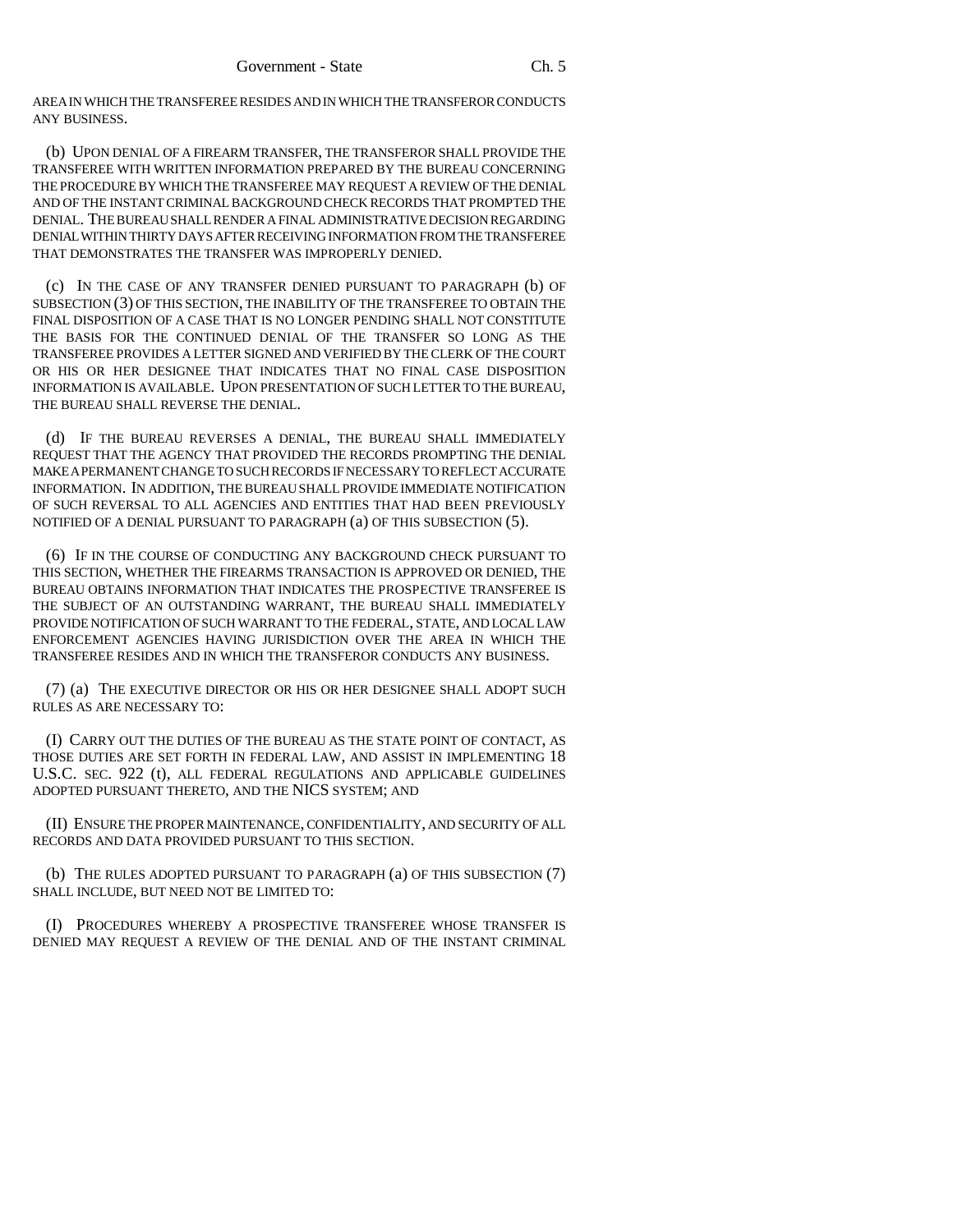BACKGROUND CHECK RECORDS THAT PROMPTED THE DENIAL;

(II) PROCEDURES REGARDING RETENTION OF RECORDS OBTAINED OR CREATED FOR PURPOSES OF THIS SECTION OR FOR IMPLEMENTATION OF 18 U.S.C. SEC. 922 (t); EXCEPT THAT THE BUREAU SHALL NOT RETAIN A RECORD FOR MORE THAN FORTY-EIGHT HOURS AFTER THE DAY ON WHICH THE BUREAU APPROVES THE TRANSFER;

(III) PROCEDURES AND FORMS ADOPTED BY THE BUREAU THAT REQUEST INFORMATION FROM AND ESTABLISH PROPER IDENTIFICATION OF A PROSPECTIVE TRANSFEREE AND THAT MAY CORRESPOND WITH ANY FIREARMS TRANSACTION RECORD REQUIRED BY 18 U.S.C. SEC. 922 (t). SUCH PROCEDURES AND FORMS SHALL NOT PRECLUDE ANY PERSON FROM MAKING A LAWFUL FIREARM TRANSFER UNDER THIS SECTION.

(IV) PROCEDURES FOR CARRYING OUT THE DUTIES UNDER THIS SECTION, INCLUDING AT A MINIMUM:

(A) THAT THE BUREAU SHALL BE OPEN FOR BUSINESS AT LEAST TWELVE HOURS PER DAY EVERY CALENDAR DAY, EXCEPT CHRISTMAS DAY AND THANKSGIVING DAY, IN ORDER TO TRANSMIT THE REQUESTS FOR A BACKGROUND CHECK TO THE NICS SYSTEM AND SEARCH OTHER DATABASES;

(B) THAT THE BUREAU SHALL PROVIDE A TOLL-FREE TELEPHONE NUMBER FOR ANY PERSON CALLING FROM WITHIN THE STATE THAT IS OPERATIONAL EVERY DAY THAT THE OFFICE IS OPEN FOR BUSINESS FOR THE PURPOSE OF RESPONDING TO REQUESTS FROM TRANSFERORS IN ACCORDANCE WITH THIS SECTION; AND

(C) THAT THE BUREAU SHALL EMPLOY AND TRAIN PERSONNEL AT LEVELS THAT ENSURE PROMPT PROCESSING OF THE REASONABLY ANTICIPATED VOLUME OF INQUIRIES RECEIVED UNDER THIS SECTION.

(8) NOTHING IN THIS SECTION SHALL BE CONSTRUED TO CREATE ANY CIVIL CAUSE OF ACTION FOR DAMAGES IN ADDITION TO THAT WHICH IS AVAILABLE UNDER THE "COLORADO GOVERNMENTAL IMMUNITY ACT", ARTICLE 10 OF THIS TITLE.

(9) NO ACT PERFORMED BY THE BUREAU OR ITS AGENTS IN CARRYING OUT THEIR LAWFUL DUTIES UNDER THIS SECTION SHALL BE CONSTRUED TO BE A VIOLATION OF ANY PROVISION OF TITLE 18, C.R.S.

(10) (a) IT IS UNLAWFUL FOR:

(I) ANY PERSON, IN CONNECTION WITH THE ACQUISITION OR ATTEMPTED ACQUISITION OF A FIREARM FROM ANY TRANSFEROR, TO WILLFULLY MAKE ANY FALSE OR FICTITIOUS ORAL OR WRITTEN STATEMENT OR TO FURNISH OR EXHIBIT ANY FALSE, FICTITIOUS, OR MISREPRESENTED IDENTIFICATION THAT IS INTENDED OR LIKELY TO DECEIVE SUCH TRANSFEROR WITH RESPECT TO ANY FACT MATERIAL TO THE LAWFULNESS OF THE SALE OR OTHER DISPOSITION OF SUCH FIREARM UNDER FEDERAL OR STATE LAW;

(II) ANY TRANSFEROR KNOWINGLY TO REQUEST CRIMINAL HISTORY RECORD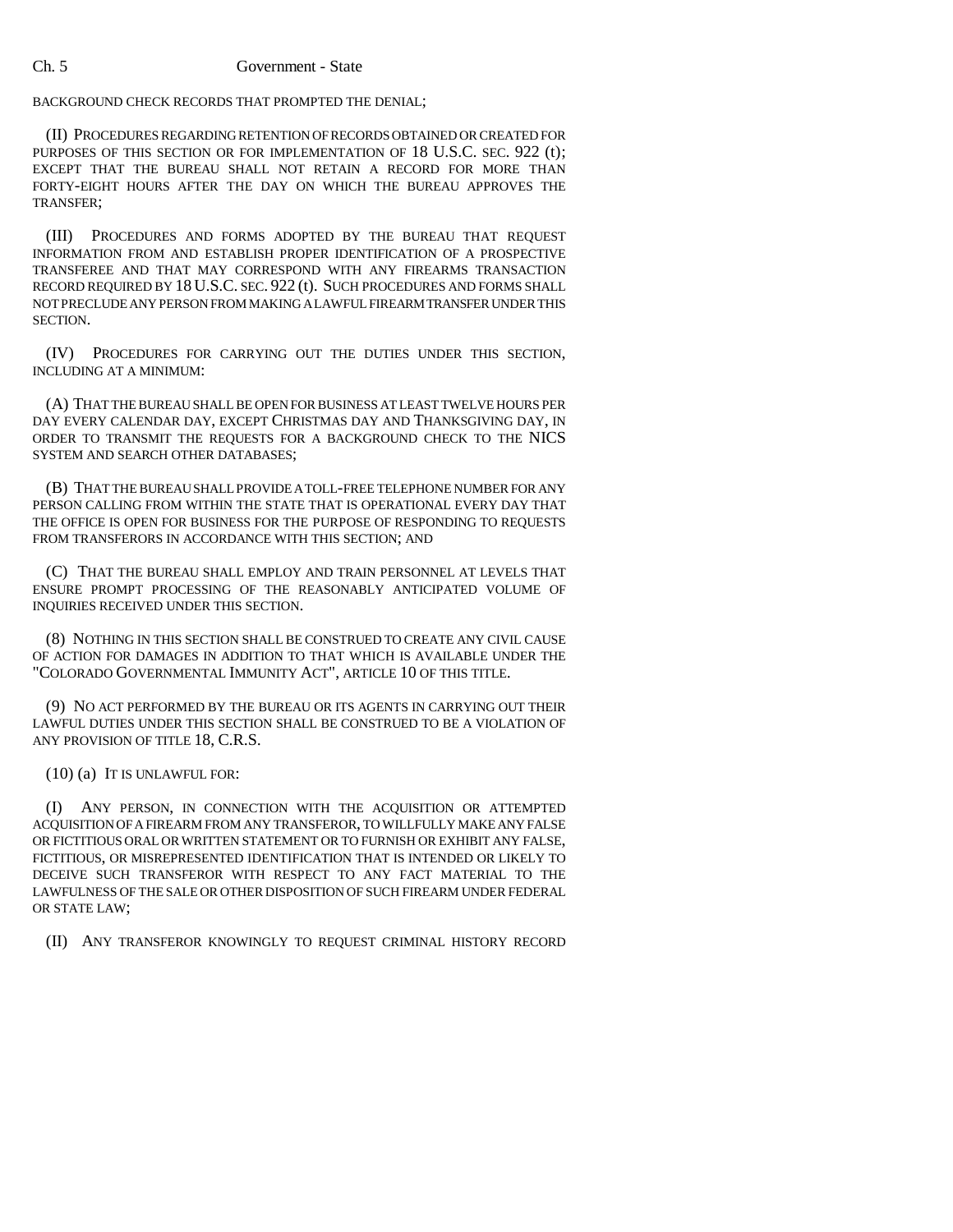INFORMATION OR A BACKGROUND CHECK UNDER FALSE PRETENSES OR KNOWINGLY TO DISSEMINATE CRIMINAL HISTORY RECORD INFORMATION TO ANY PERSON OTHER THAN THE SUBJECT OF SUCH INFORMATION;

(III) ANY AGENT OR EMPLOYEE OR FORMER AGENT OR EMPLOYEE OF THE BUREAU KNOWINGLY TO VIOLATE THE PROVISIONS OF THIS SECTION.

(b) ANY PERSON WHO VIOLATES THE PROVISIONS OF PARAGRAPH (a) OF THIS SUBSECTION (10) COMMITS A CLASS 1 MISDEMEANOR AND SHALL BE PUNISHED AS PROVIDED IN SECTION 18-1-106, C.R.S.

(11) ANY TRANSFEROR WHO COMPLIES WITH THE PROVISIONS OF THIS SECTION SHALL NOT BE SUBJECT TO ANY CIVIL OR CRIMINAL LIABILITY OR REGULATORY SANCTION THAT MAY ARISE FROM THE LAWFUL TRANSFER OR LAWFUL DENIAL OF THE TRANSFER OF A FIREARM.

**SECTION 4.** 18-4-412, Colorado Revised Statutes, is amended BY THE ADDITION OF A NEW SUBSECTION to read:

**18-4-412. Theft of medical records or medical information - penalty.** (4) THE OBTAINING, ACCESSING, USE, OR DISCLOSURE OF RELEVANT MEDICAL RECORDS OR MEDICAL INFORMATION PURSUANT TO 18 U.S.C. SEC. 922 (t) AND SECTION 24-33.5-424, C.R.S., BY THE COLORADO BUREAU OF INVESTIGATION OR BY ANY OF ITS EMPLOYEES AND ACCESSING SUCH RECORDS AND INFORMATION THROUGH THE NICS SYSTEM SHALL NOT CONSTITUTE THEFT OF A MEDICAL RECORD OR MEDICAL INFORMATION UNDER THIS SECTION.

**SECTION 5.** 19-1-304 (1), Colorado Revised Statutes, is amended BY THE ADDITION OF A NEW PARAGRAPH to read:

**19-1-304. Juvenile delinquency records.** (1) (b.8) THE COURT SHALL REPORT THE FINAL DISPOSITION CONCERNING A JUVENILE WHO HAS BEEN ADJUDICATED A JUVENILE DELINQUENT TO THE COLORADO BUREAU OF INVESTIGATION IN A FORM THAT IS ELECTRONICALLY CONSISTENT WITH APPLICABLE LAW. THE REPORT SHALL BE MADE WITHIN SEVENTY-TWO HOURS AFTER THE FINAL DISPOSITION; EXCEPT THAT THE TIME PERIOD SHALL NOT INCLUDE SATURDAYS, SUNDAYS, OR LEGAL HOLIDAYS. THE REPORT SHALL INCLUDE THE INFORMATION PROVIDED TO THE COURT IN ACCORDANCE WITH PARAGRAPH (b.7) OF THIS SUBSECTION (1), THE DISPOSITION OF EACH CHARGE, AND THE COURT CASE NUMBER, AND THE COLORADO BUREAU OF INVESTIGATION SHALL REFLECT ANY CHANGE OF STATUS BUT SHALL NOT DELETE OR ELIMINATE INFORMATION CONCERNING THE ORIGINAL CHARGE.

**SECTION 6. Appropriation.** In addition to any other appropriation, there is hereby appropriated, out of any moneys in the general fund not otherwise appropriated, to the department of public safety, for allocation to the Colorado bureau of investigation, for the fiscal year beginning July 1, 1999, the sum of two hundred sixty-six thousand three hundred seventy dollars (\$266,370) and 4.8 FTE, or so much thereof as may be necessary, for the implementation of this act.

**SECTION 7. Effective date - applicability clause.** The provisions of this act shall take effect upon passage and the provisions of section 24-33.5-424 (10), as